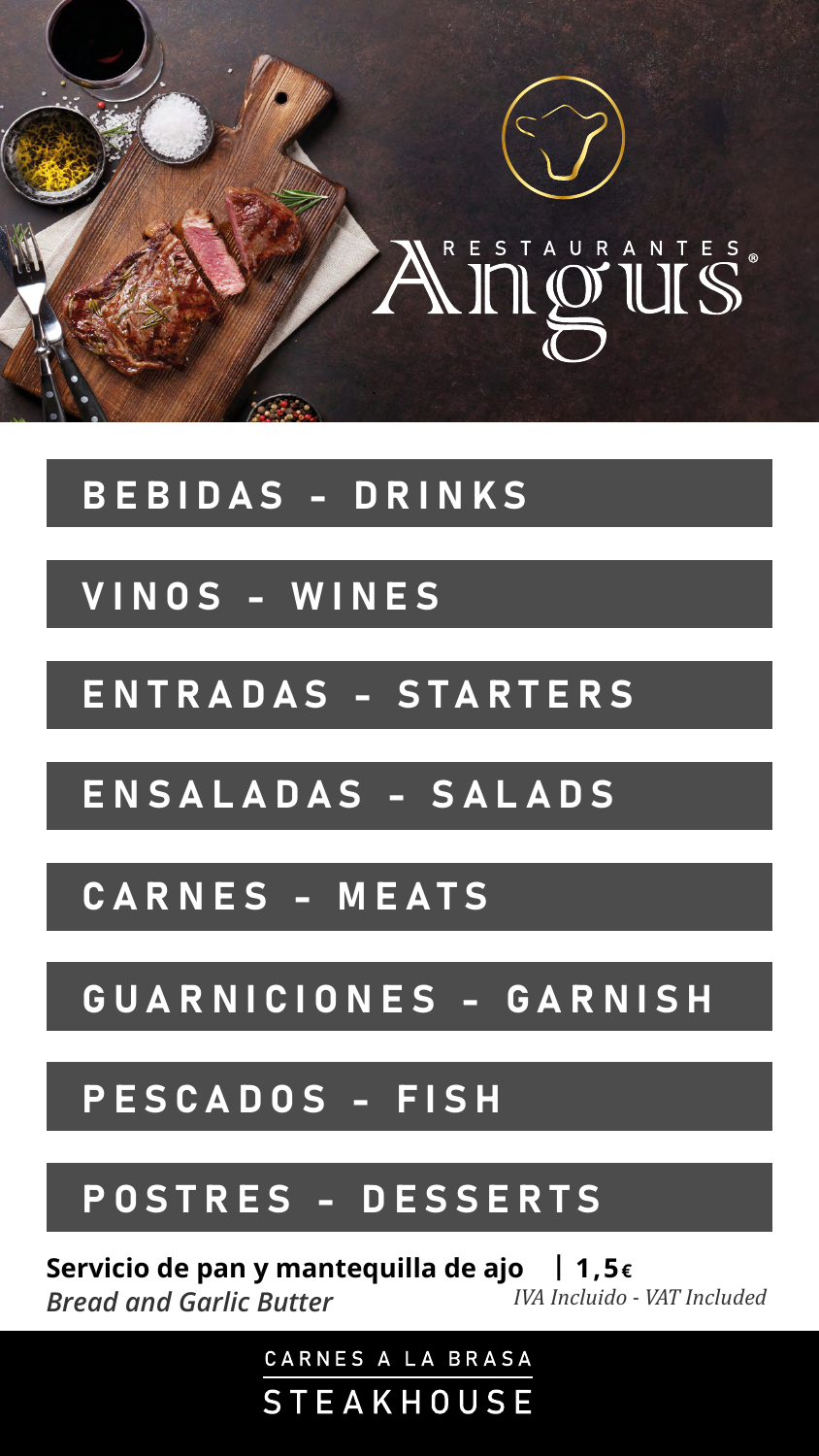## <span id="page-1-0"></span>BEBIDAS - DRINKS

**Agua mineral** - *Still mineral water* **| 2,5€** 

- **Agua con gas** *Sparkling* **San Pellegrino | 3€**
- **Casera 0,5 L | 3€**
- **Referescos, Tónica , Zumos | 2€** *Soft drinks - Juices*
- **Aquaruis / Nestea| 3€**
- **Tinto de verano | 3€**
- **Copa de sangría | 4€**

**Sangría 1L | 12€**

**Caña | 2,5€** *Glass of beer*

#### **Caña Grande | 5€** *Pint*

#### **Cerveza 0,0 Heineken, Clara** */ Shandy* **| 3,5€**

**Cervezas en botella | 3,5€ Quilmes,Heineken, Sol, San Miguel, Cruzcampo, Cerveza Victoria** 

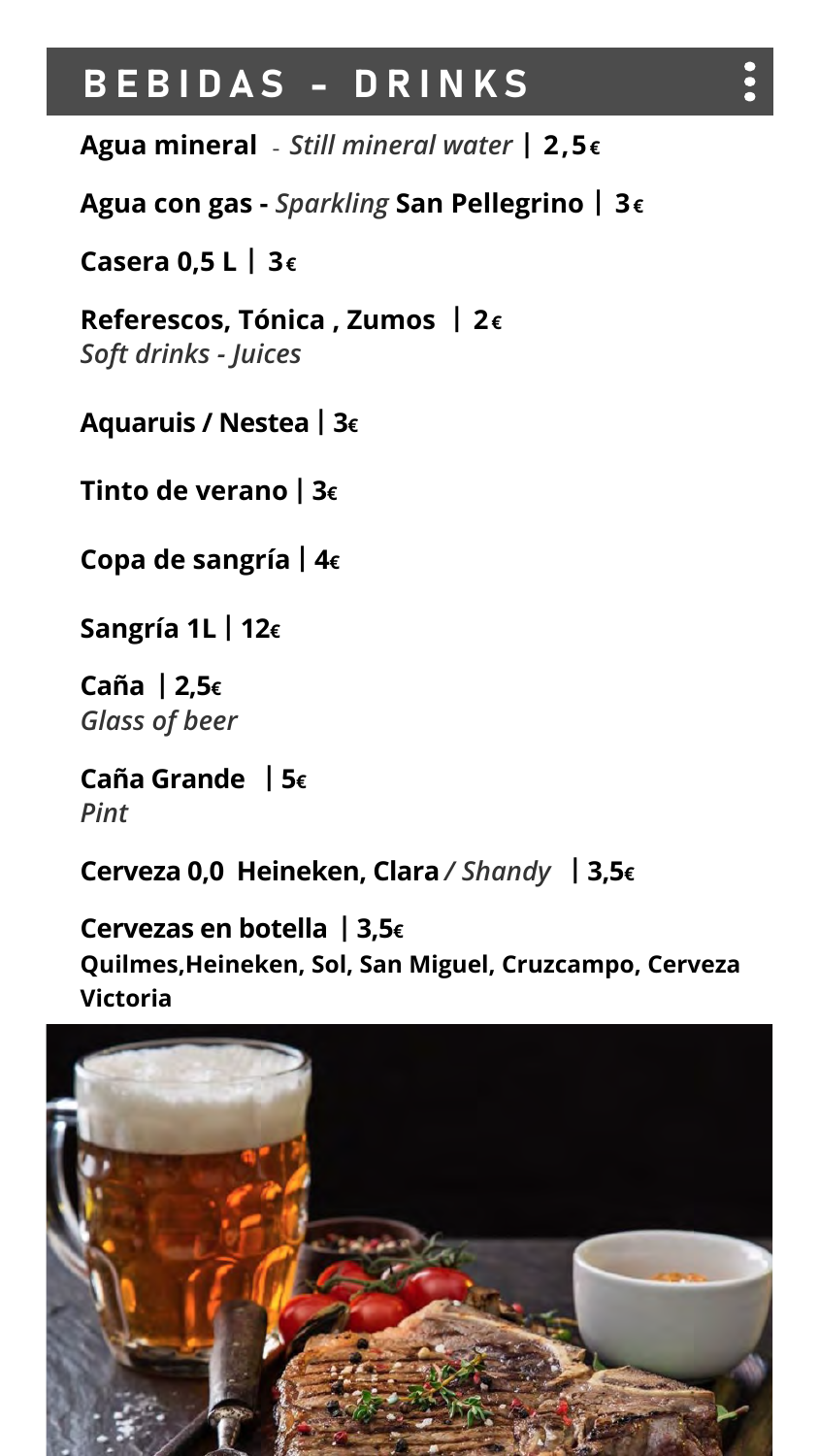## <span id="page-2-0"></span>VINOS - WINES

## VINO DE LA CASA / WINE HOUSE

## TINTOS / RED

#### **D.O. RIOJA**



 $\bullet$ 

 $\bullet$ 

## **ANGUS UNEXPECTED**



*100% Garnacha* **Pago de Aylés - Aragón España**



| Acontia 9 - Santo y Seña Mariano e a un artico 3,5€ 19€ |  |
|---------------------------------------------------------|--|
|                                                         |  |
|                                                         |  |
|                                                         |  |

| Matarromera - Crianza |  |
|-----------------------|--|
|                       |  |



#### **D.O. RIBERA DEL DUERO**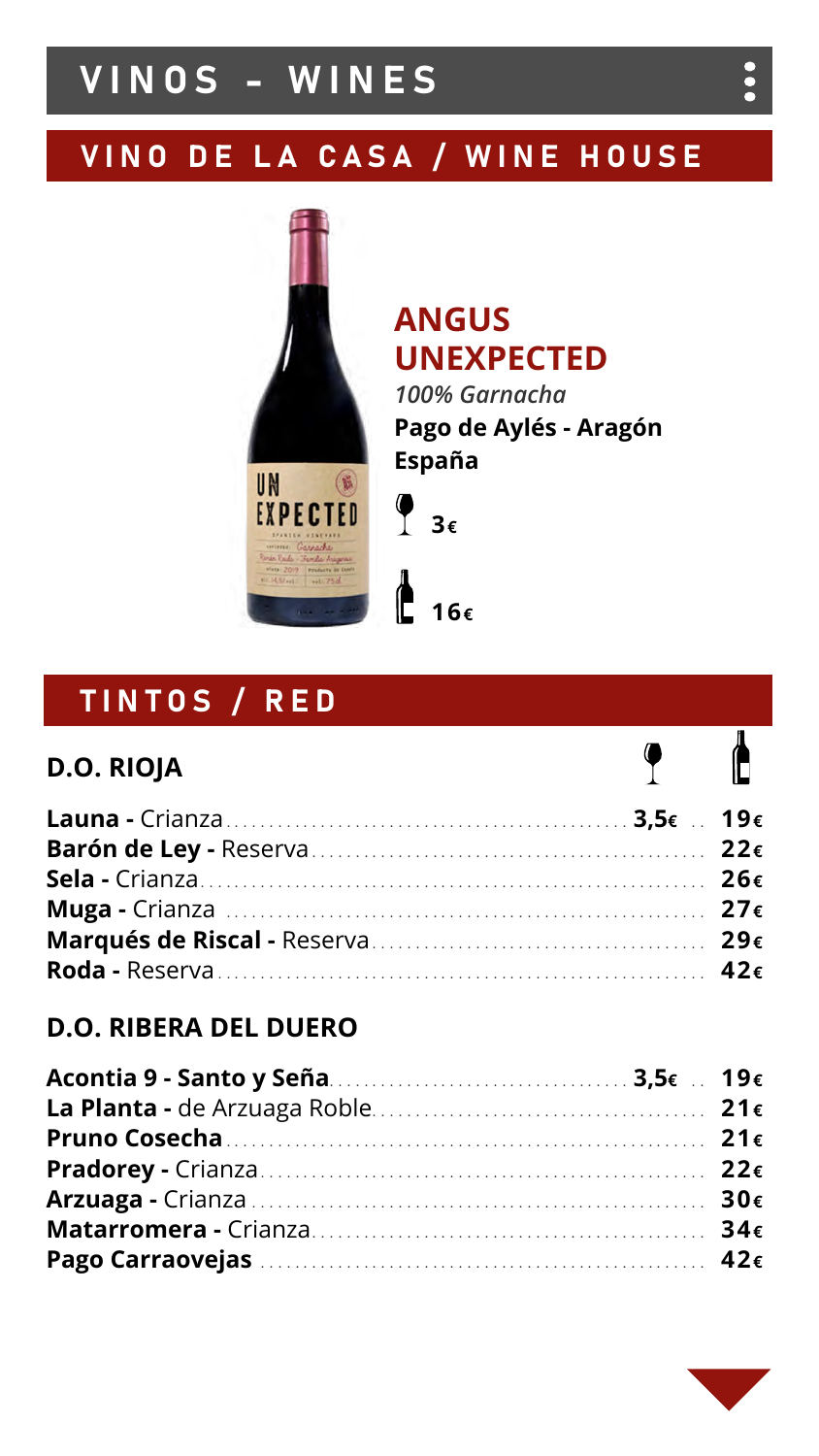| Merlot Celebrities - D.O. Cariñena  17€            |  |
|----------------------------------------------------|--|
|                                                    |  |
| Cabernet Sauvignon Celebrities - D.O. Cariñena 17€ |  |
|                                                    |  |
|                                                    |  |
|                                                    |  |
| Terrazas de los Andes Malbec - Argentina 28€       |  |
| Gran Reserva fin del mundo Coupage-Argentina  36€  |  |

| La Vie en Rose D.O. Toro                           |  |
|----------------------------------------------------|--|
| Muga Rosado D.O. Rioja <b>Maria Alexandria</b> 19€ |  |

#### **OTRAS D.O.**

# VINOS - WINES

## TINTOS / RED

#### ROSADOS / ROSE

 $\bullet$  $\bullet$ 

 $\sqrt{ }$ 

Г

 $\overline{a}$ 

 $\bullet$ 

## BLANCOS / WHITE

| $\mathbf{1}$ and $\mathbf{1}$ and $\mathbf{1}$ and $\mathbf{1}$ and $\mathbf{1}$ and $\mathbf{1}$ and $\mathbf{1}$ and $\mathbf{1}$ and $\mathbf{1}$ and $\mathbf{1}$ and $\mathbf{1}$ and $\mathbf{1}$ and $\mathbf{1}$ and $\mathbf{1}$ and $\mathbf{1}$ and $\mathbf{1}$ and $\mathbf{1}$ and |  |
|--------------------------------------------------------------------------------------------------------------------------------------------------------------------------------------------------------------------------------------------------------------------------------------------------|--|
| Mar de Seda Verdejo - D.O. Toro                                                                                                                                                                                                                                                                  |  |
| Barón de Ley Semidulce - D.O. Rioja  3,5 $\varepsilon$ 18 $\varepsilon$                                                                                                                                                                                                                          |  |
|                                                                                                                                                                                                                                                                                                  |  |
| Bicicleta Sauvignon Blanc - Argentina 18€                                                                                                                                                                                                                                                        |  |
| Fin del Mundo Chardonnay - Argentina  22€                                                                                                                                                                                                                                                        |  |

#### C A V A S, C H A M P A G N E Y P R O S E C O

|                                                                                                                 | $\mathbf{L}$ and $\mathbf{L}$ and $\mathbf{L}$ |  |
|-----------------------------------------------------------------------------------------------------------------|------------------------------------------------|--|
|                                                                                                                 |                                                |  |
| Millenium D.O. Cava <i>Alertaire Communication</i> 2000 Millenium D.O. Cava Alertanian Alertanian 22 $\epsilon$ |                                                |  |

| La Vie en Rose Rosado - D.O. Cava $4 \epsilon$ 25 $\epsilon$ |  |
|--------------------------------------------------------------|--|
| Juve Camps Reserva de Familia D.O. Cava  28€                 |  |
|                                                              |  |
|                                                              |  |
|                                                              |  |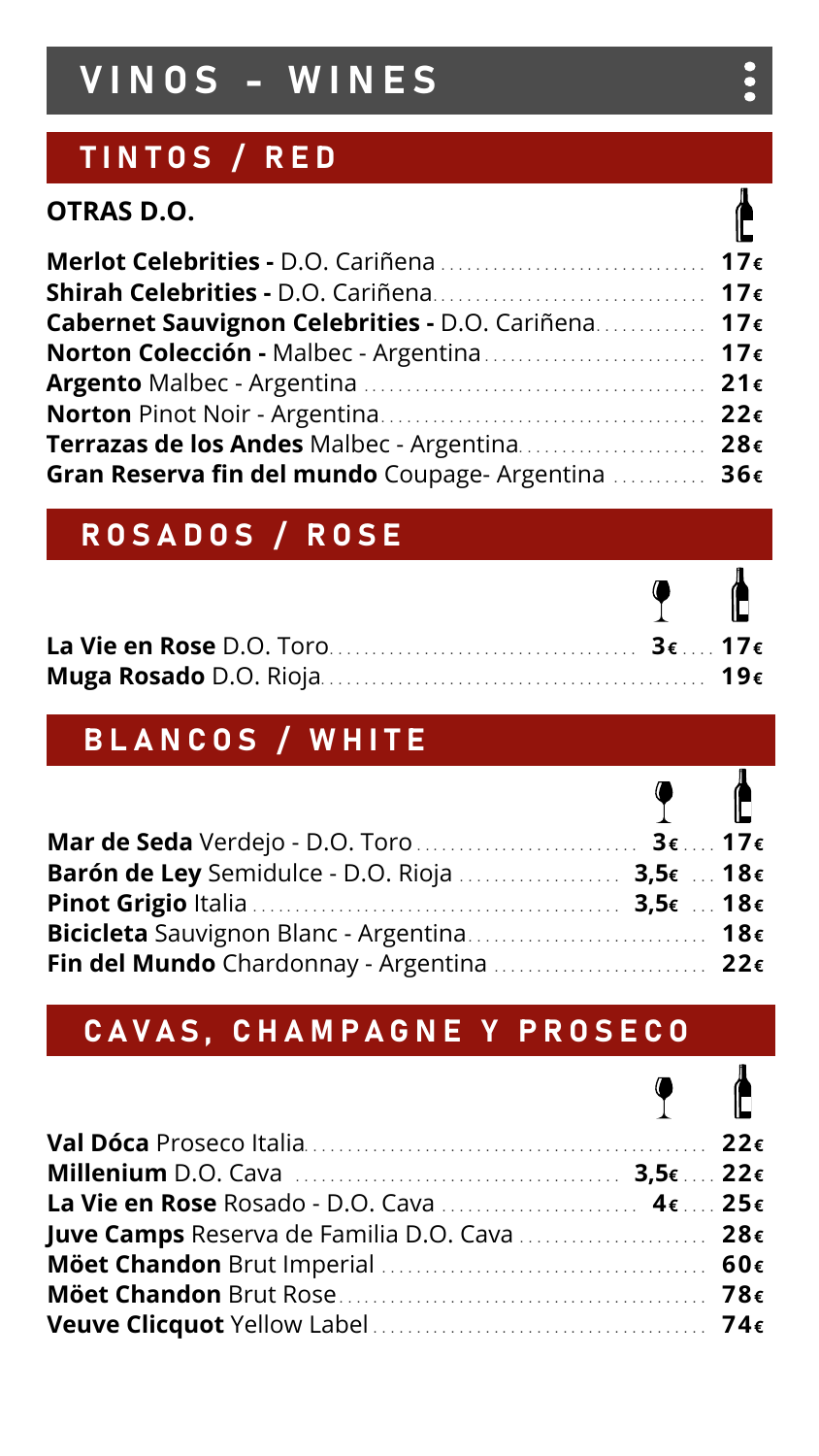## <span id="page-4-0"></span>ENTRADAS - STARTERS

**Empanadas** - *Argentinian pasties* **| 3,5€**

- **Jamón y queso** *Ham and cheese* **[1,7 ]**
- **- Carne** *Meat* **[1,3 ]**
- **- Pollo -** *Chicken* **[1 ]**
- **Espinacas -** *Spinach* V **[1,7 ]**
- **Caprese -** *Caprese* V **[1,7 ]**

**Surtido de empanadas, 4 unidades a elección del chef | 12€** *Chef´s choice of 4 Argentinian pasties*

## ENSALADAS - SALADS

**Ensalada mixta** V **| 9€**

**Lechuga, tomate, cebolla, zanahoria rallada y huevo duro [3,4,10,12 ]**  *Mixed salad, Lettuce, tomato, onion, grated carrot and boiled egg*

#### **Ensalada Caprese | 10€**

**Tomate, mozzarella, aceite y albahaca [7,12]**

*Caprese salad, Tomato, Mozarella cheese, virgen olive oil and basil*

**Ensalada Angus (lechuga, manzana, nuez y roquefort)** V**| 11€** *Angus salad (lettuce, apple, nuts and roquefort cheese)* **[7,8,12 ]**

#### **Aguacate con langostinos | 9€** *Prawn and avocado cocktail* **[2,3,7,12 ]**

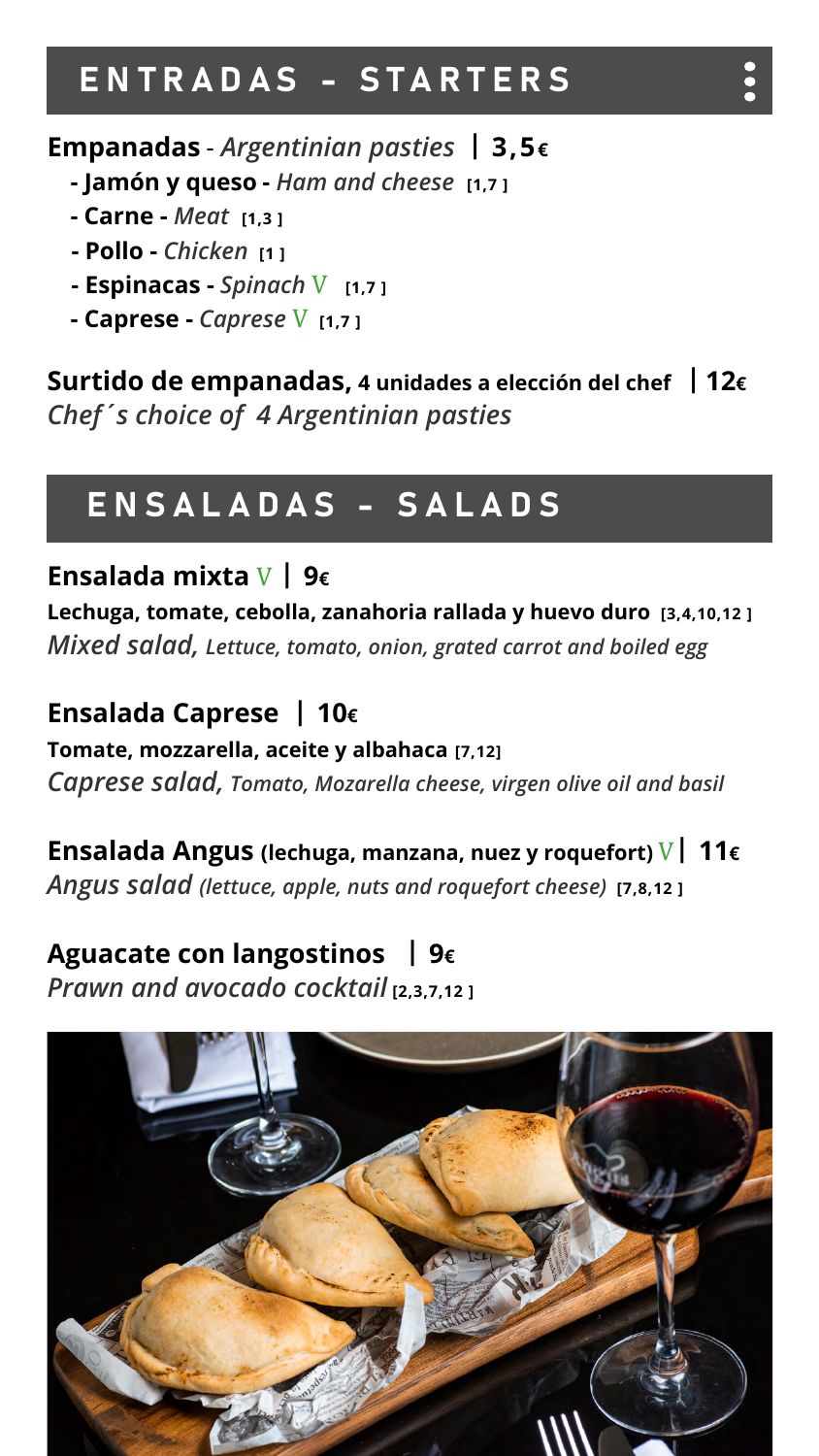**Chorizo criollo | 3,5€** *Argentinian sausage*

**Morcilla de cebolla | 3,5€** *Argentinian blood sausage*

**Chistorra | 3,5€** *Argentinian spicy sausage*

#### **Provoleta a la parrilla con chorizo | 12€ Grilled Provolone cheese with sausage** [12 ]

#### **Mixto de embutidos Criollos | 10€**

*Mixed Argentinian sausages*

#### **Parrillada de verduras con salsa Romesco** V **| 12€** *Grilled vegetables with Romesco sauce* [12 ]



#### **Provoleta a la parrilla** V**|11€** *Grilled Provolone cheese* **[7 ]**

**Mollejas de ternera | 12€** *Veal sweet breads* **[12 ]**

## <span id="page-5-0"></span>CARNES - MEATS

DE LA PARRILLA - FROM THE GRILL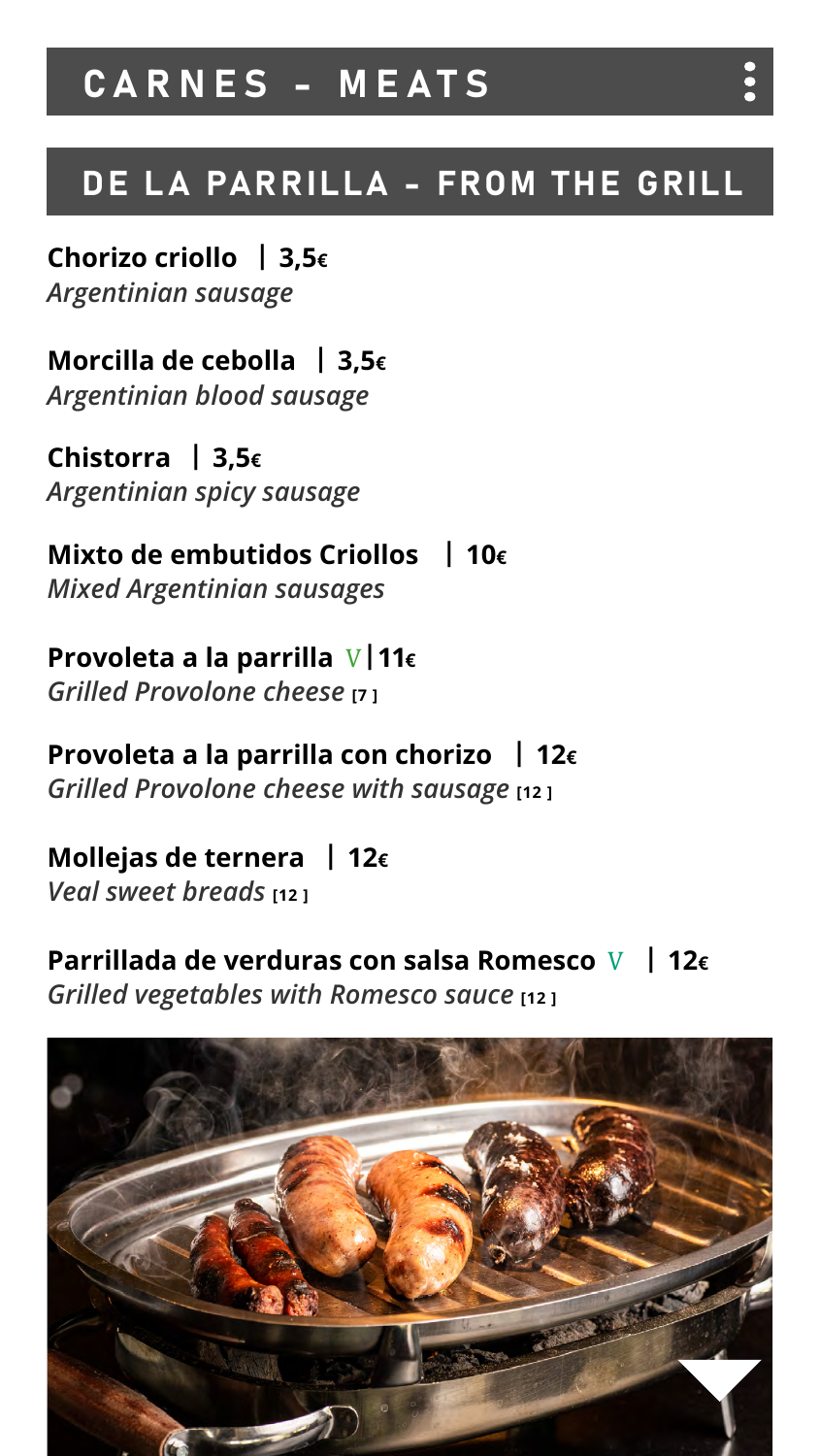C O R T E S P R E M I U M DE TERNERA ANGUS BEST GRILLED MEATS

**Bife de Chorizo Angus (Entrecot Bajo) 300gr | 19€ Sirloin - Strip Steak** [12 ]

**Super Bife de chorizo Angus 500gr | 26€ Super Strip Steak 500g [12]** 

**Bife Ancho Angus 300gr (Centro de entrecot alto) | 22€** *Rib Eye Steak 300g* **[12 ]**

**Super Bife Ancho Angus 500g | 28€**

**Super Rib Eye Steak 500g** [12]

#### **Monster Beef 1Kg + Monster Beer 1Lt | 52€ Bife de Chorizo / Sirloin Strip Steak** [12]



 $\bullet$ 

**Lomo (Solomillo) Filet mignon Angus 200g | 23€** *Tenderloin- Filet Steak* **[12 ]**

**Brocheta de Solomillo Angus 180gr | 21€** *Beef Skewers (Tenderloin)* **[12 ]**

**Entraña | 15€** *Thin skirt steak* **[12 ]**

**Parrillada de la casa | 19€ x pers. (mín. 2 personas)** *Argentinian BBQ-Mixed Grill (minimum 2 persons)* **[12 ]**

#### JS CHALLENGF. ANGU

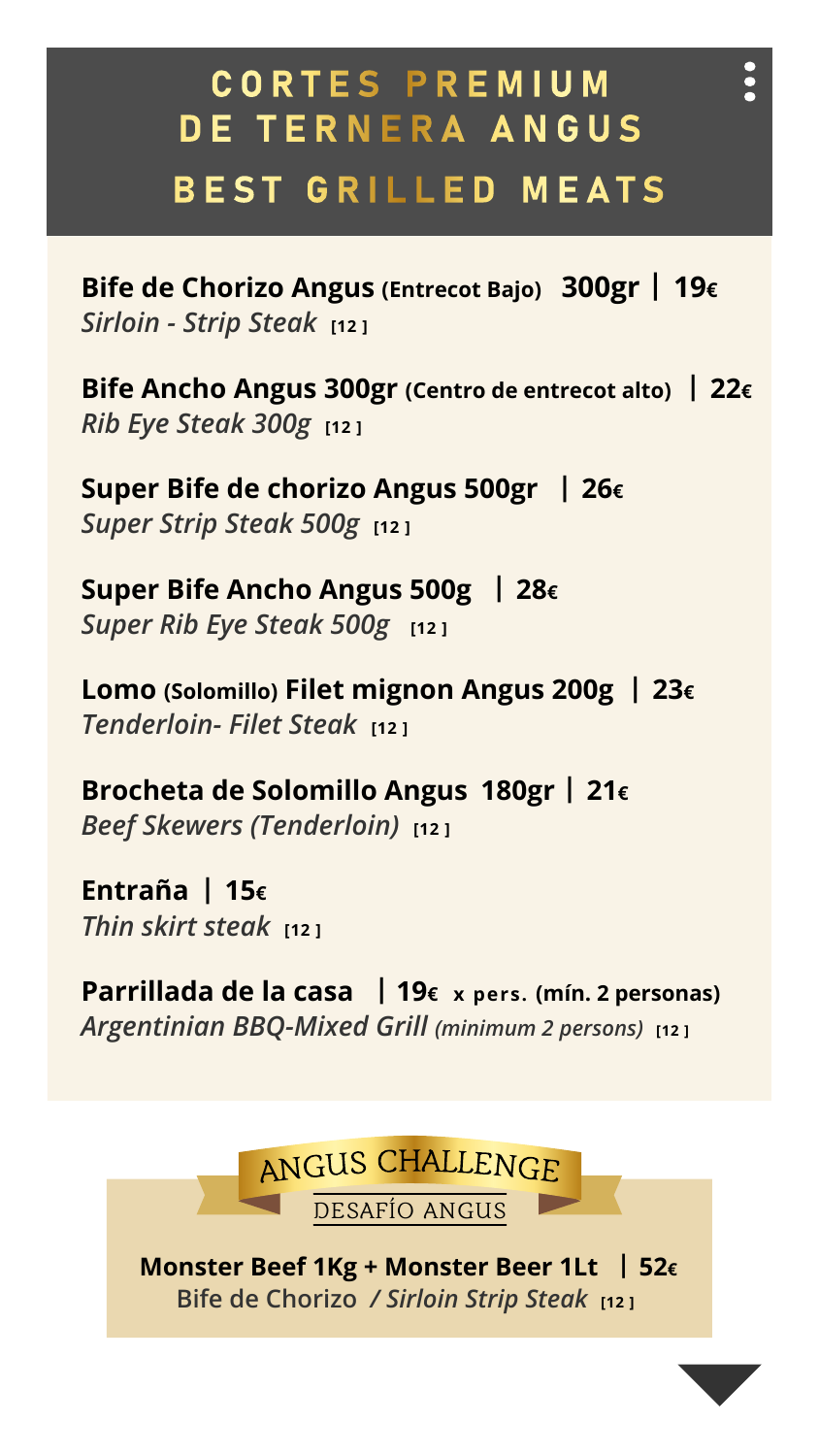**Presa Ibérica | 19€** *Iberian pork shoulder steak* [12]

#### **Chuletas de cordero recental | 16€** *Lamb chops* **[12 ]**

# OTRAS CARNES A LA BRASA -OTHER GRILLED MEATS

**½ Pollo deshuesado a la parrilla | 15€ Half grilled chicken-boneless** [12 ]

#### **The Angus Burger | 15€ [1,7,12 ] 200gr de ternera ANGUS -** *200gr of grilled ANGUS beef,*



## CARNES - MEATS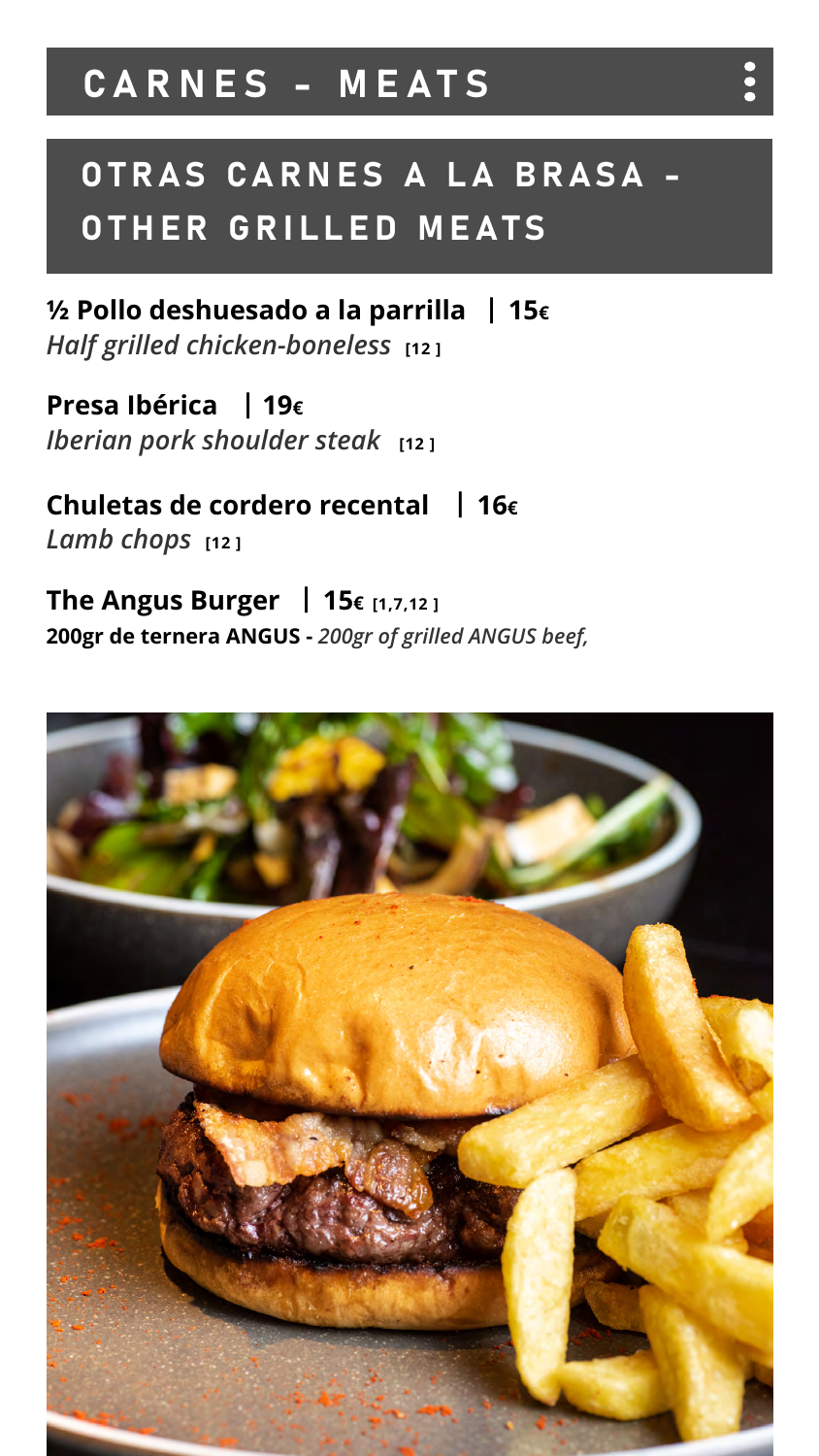#### **Langostinos al Pil Pil | 12€**

#### **Salmón con guarnición de temporada | 20€ Salmon with seasonal vegetables** [4]

#### *Prawns Pil Pil* **[2 ]**

#### **Lubina con guarnición de temporada | 20€ Seabass with seasonal vegetables** [4]

# PESCADOS - FISH

**Patata asada o al plomo | 3€** *Baked potato* **[7 ]**

#### <span id="page-8-0"></span> $\begin{array}{c} \bullet \\ \bullet \\ \bullet \end{array}$ GUARNICIONES - GARNISHE[S](#page-0-0)

**Patatas fritas | 3€** *French fries* **[1,12 ]**

**Choclo (maíz) | 3€** *BBQ Sweet Corn* **[7 ]**

**Verduras salteadas | 3€** *Vegetables* **[12 ]**

#### **Aros de cebolla | 3€** *Onion Rings* **[1,12 ]**

#### **Champiñones fritos | 3€**

**Fried mushrooms [12]** 

## SALSAS - SAUCES

**Roquefort | 2,5€ [1,7 ]**

**Pimienta | 2,5€**

*Pepper* **[1,7,12 ]**

**Champiñones | 2,5€**  *Mushroom* **[1,7,12 ]**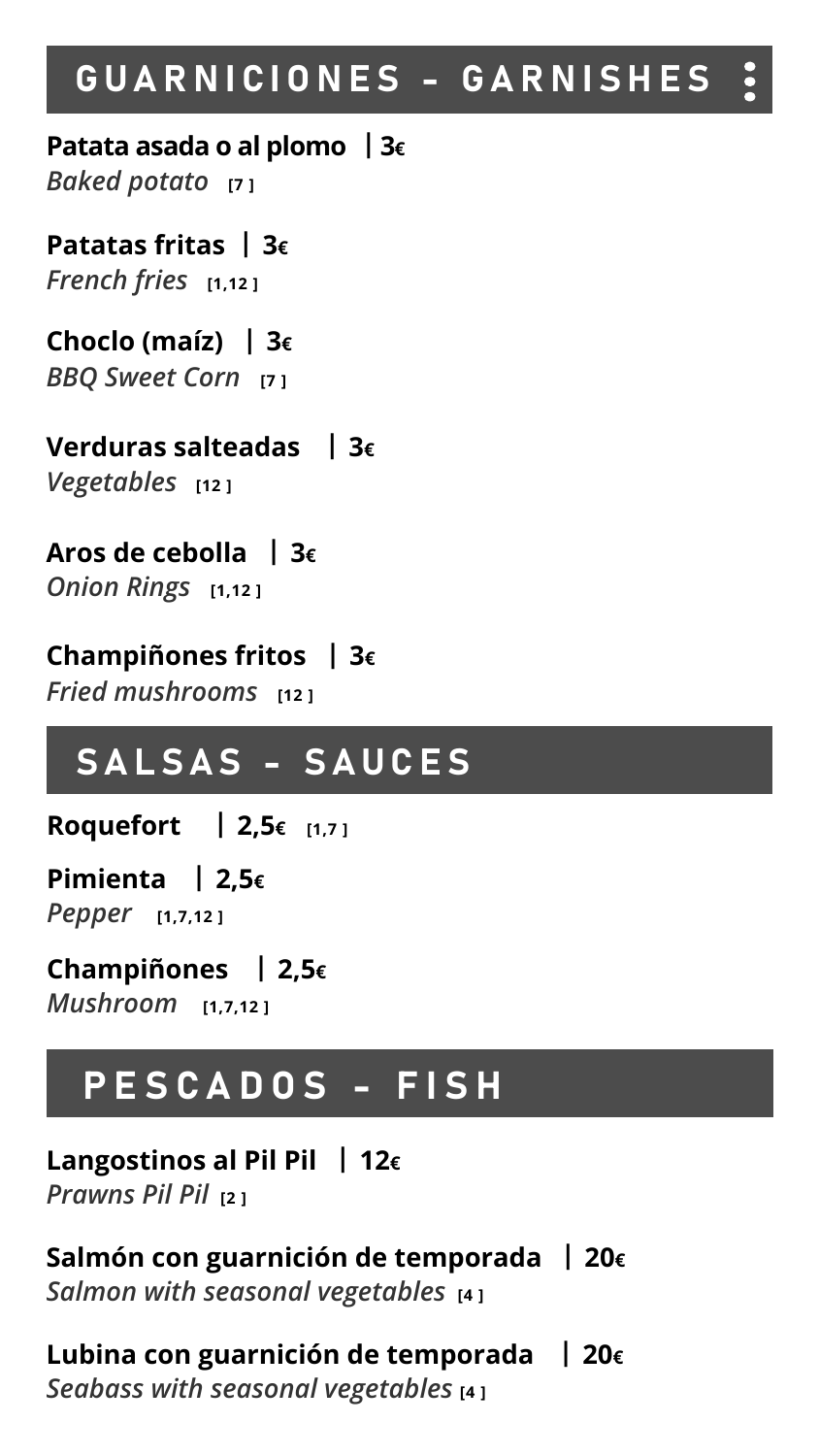# <span id="page-9-0"></span>POSTRES - DESSERTS

**Tarta de 3 chocolates con sirope** *Death by Chocolate cake - 3 chocolates and syrup* **[1,3,6,7]** 

## **Muerte por chocolate| 6€**

#### **Tarta de zanahoria | 6€**

**Servida con helado de vainilla** *Carrot Cake - Served with vanilla ice-cream* **[1,3,6,7,8 ]** 

#### **Tarta de queso | 6€** *Cheese Cake -* **[1,3,7 ]**

## **Crepes de la casa al gusto [1,3,7 ] | 6€**

**Dulce de leche, helado, limón y azúcar o Nutella**

*House made crepes with: Caramel condensed milk, icecream, lemon and sugar or Nutella.*

#### **Copa de helado | 4€**

**Selección al gusto**  *Selection of ice-cream*

#### **Copa sorbete [1,3,7 ] | 5€ Selección de sorbetes naturales** *Selection of natural fruit sorbet*